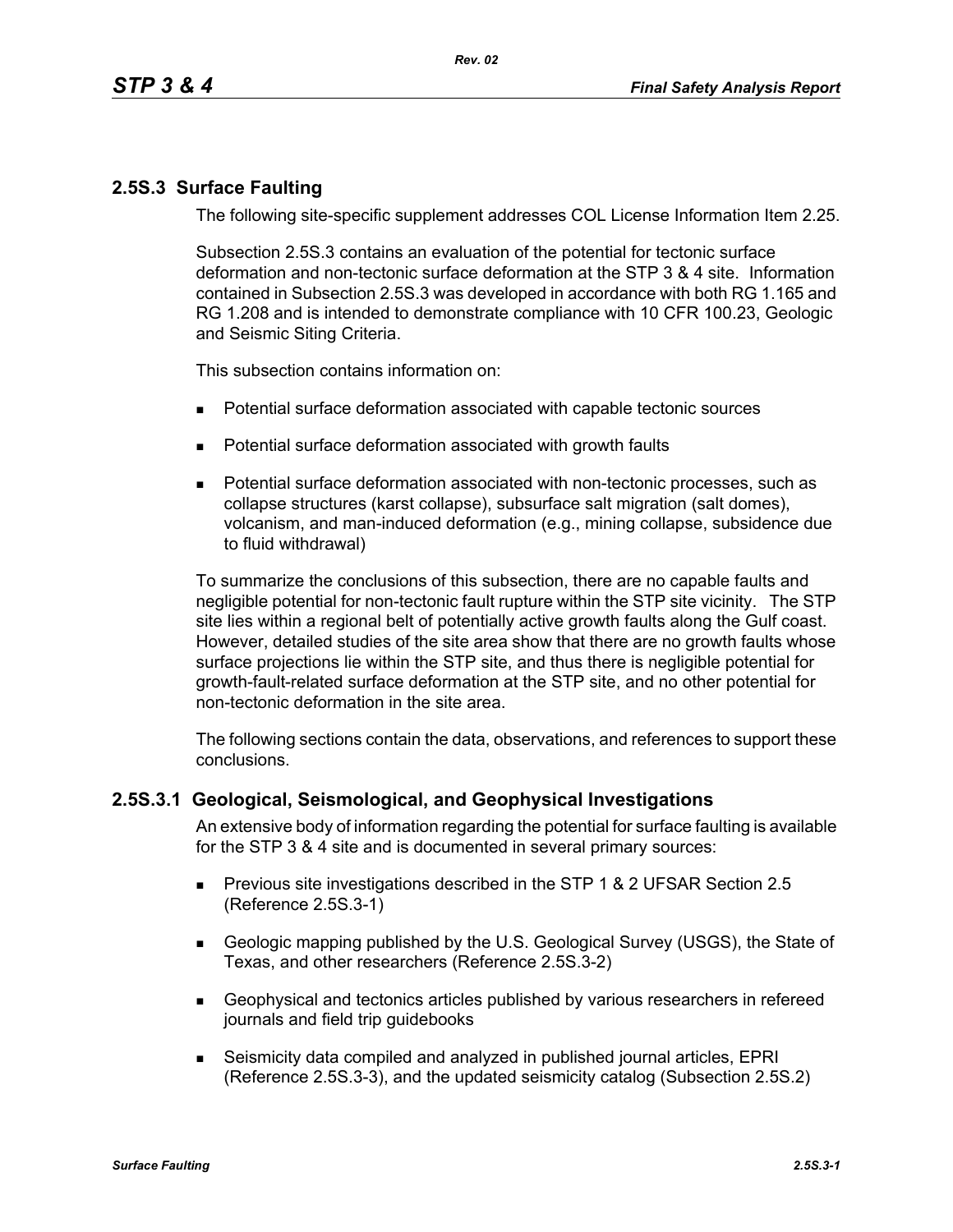In addition to reviewing this existing information, the following investigations were performed to assess the potential for tectonic and non-tectonic deformation within the STP site area:

- **Compilation and review of existing data and literature, with emphasis on reports** published since the STP 1 & 2 UFSAR (Reference 2.5S.3-1) and EPRI (Reference 2.5S.3-3) studies
- Interpretation of aerial photography and remote sensing imagery
- **Field and aerial reconnaissance**
- Review of pre- and post-EPRI seismicity
- Discussions with current researchers in the area

#### **2.5S.3.1.1 Previous Site Investigations**

The results of previous geology and seismology investigations at the STP site are presented in Section 2.5 of the STP 1 & 2 UFSAR (Reference 2.5S.3-1). The previous work documented the absence of tectonic faulting within the site area and it provides the following results documenting the absence of Quaternary faults at and within the area of the STP site:

- Interpretation of air photos, satellite imagery, and topographic maps: Evaluation of a variety of remote sensing imagery is documented in Subsection 2.5.1 of the STP 1 & 2 UFSAR (Reference 2.5S.3-1). Numerous tonal lineaments were identified on the imagery and investigated in the field. Reference 2.5S.3-1 contains documentation and conclusions that the lineaments were associated with recent and old cultural features, vegetation patterns, soil-type changes related to stratigraphic facies variations, concentrations of mima mounds (gilgai), and apparent alignments of non-related features. Reference 2.5S.3-1 contains documentation that there is no evidence of surface rupture, surface warping, or offset of geomorphic features indicative of active faulting.
- **Seismicity analysis:** The STP 1 & 2 UFSAR (Reference 2.5S.3-1) describes the analysis of regional seismicity. This analysis documented that no earthquakes had been reported within 80 miles of the STP site and that no capable faults were present in the site region. Subsection 2.5.2 of the STP 1 & 2 UFSAR concluded that there was no association of significant seismic activity with known faulting in the site region.
- Detailed analysis of geotechnical boring data: Subsection 2.5.1 of the STP 1 & 2 UFSAR (Reference 2.5S.3-1) describes an extensive subsurface exploration program to evaluate the site geomorphology, stratigraphy, lithology, structure, and tectonics. The program included a total of 157 borings: standard penetration tests with 2-inch-diameter split-spoon sampling, 3-inch and 6-inch-diameter thin-wall tube sampling, 3-inch-diameter thin-wall stationary piston sampling, static cone penetration testing (CPT), test pits, and piezometer installations (Reference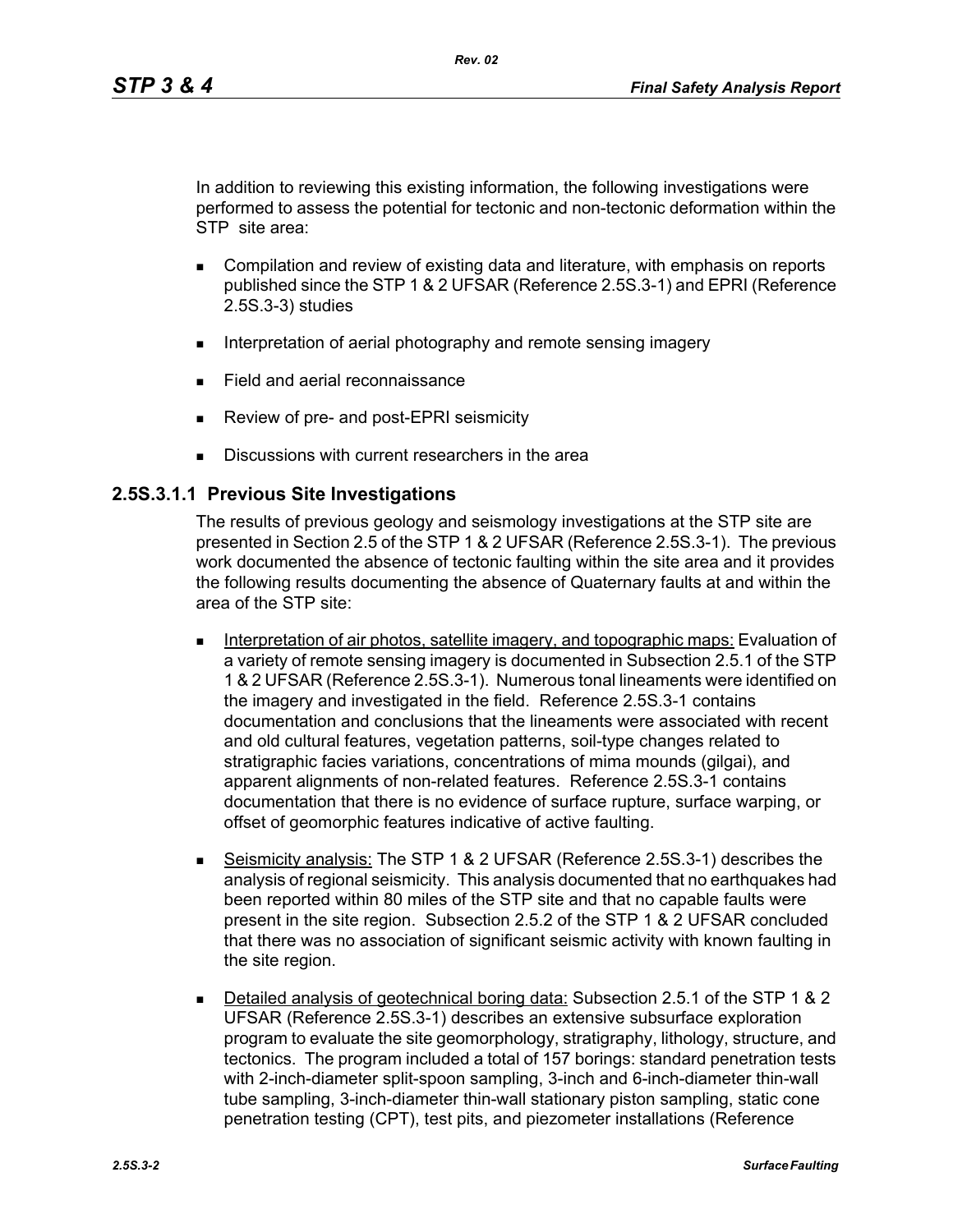2.5S.3-1). The data were used to demonstrate that there are no geologic structures or other geologic hazards at the site and in the near vicinity that would represent a threat to the facility.

- Analysis of seismic reflection data: Subsection 2.5.1 of the STP 1 & 2 UFSAR (Reference 2.5S.3-1) describes a detailed program to acquire and interpret seismic reflection data within the site area to identify and characterize growth faults in the subsurface. Based on analysis and interpretation of these data, the STP 1 & 2 UFSAR in Subsections 2.5.1 and 2.5.3 concluded that all growth faults in the site area, except two, die out in strata of Miocene age or older, and thus have not been active since Miocene time. Two of the identified growth faults (growth faults "A" and "I", as described in Subsection 2.5.1.2.5.3 of the STP 1 & 2 UFSAR [Reference 2.5S.3-1]) extend into Miocene strata and to within 800 ft. to 1000 ft. of the ground surface, but do not displace shallow reflectors or the ground surface.
- Field Investigations: Field reconnaissance studies were performed to evaluate features identified during analysis of remote sensing imagery, as well as the two growth fault features interpreted on seismic reflection profiles. Subsection 2.5.1.2.5 of the STP 1 & 2 UFSAR (Reference 2.5S.3-1) contains documentation that there is no evidence for tectonic or non-tectonic surface faulting within the site area.

#### **2.5S.3.1.2 Regional and Local Geological Studies**

The U.S. Geological Survey (USGS) completed a compilation of all Quaternary faults, liquefaction features, and possible tectonic features in the central and eastern United States, including the Gulf Coastal Plain region (References 2.5S.3-4 and 2.5S.3-5). These compilations do not show any Quaternary tectonic faults or tectonic features within the STP site vicinity.

As discussed in Subsection 2.5S.1.1.4.1.3, evidence for Quaternary activity in the form of surface deformation has been documented on some growth faults in the Texas Coastal Plain. As noted by Wheeler (Reference 2.5S.3-6):

The gulf-margin normal faults in Texas are assigned as Class B structures due to their low seismicity and because they may be decoupled from underlying crust, making it unclear if they can generate significant seismic ruptures that could cause damaging ground motion.

The definition of a Class B structure, in accordance with U.S. Geological Survey criteria (Reference 2.5S.3-5), is as follows:

Class B: Geologic evidence demonstrates the existence of Quaternary deformation, but either (1) the fault might not extend deeply enough to be a potential source of significant earthquakes, or (2) the currently available geologic evidence is too strong to confidently assign the feature to Class C but not strong enough to assign it to Class A.

In contrast, a Class A structure exhibits "geologic evidence (that) demonstrates the existence of a Quaternary fault of tectonic origin, whether the fault is exposed by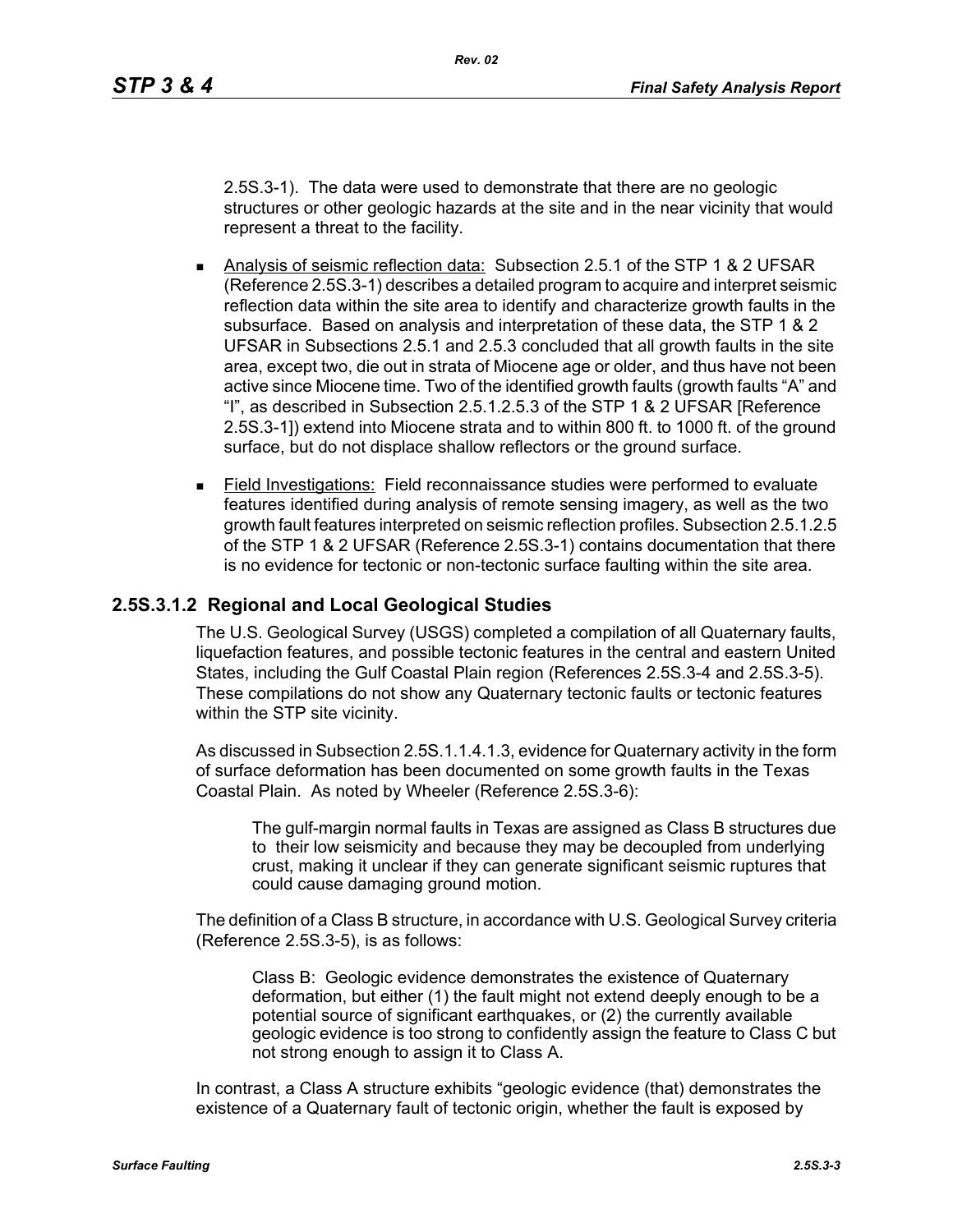mapping or inferred from liquefaction or other deformational features" (Reference 2.5S.3-5).

The assessment of the U.S. Geological Survey (Reference 2.5S.3-6) is, consistent with the data in Subsection 2.5.1 of the STP 1 & 2 UFSAR (Reference 2.5S.3-1) and studies published since the EPRI study (Reference 2.5S.3-3) (see discussion in Subsection 2.5S.1.1.4.3.5.3), that growth faults are confined to the Coastal Plain section and do not extend into the crystalline basement. The assessment of the U.S. Geological Survey (Reference 2.5S.3-6) that growth faults will not generate significant seismic ruptures also is consistent with the conclusion in Subsection 2.5.1 of the STP 1 & 2 UFSAR (Reference 2.5S.3-1) that the sediments involved in growth faulting do not have sufficient elastic strength to store strain energy that can be released in moderate to large earthquakes.

Since the analyses described in the STP 1 & 2 UFSAR (Reference 2.5S.3-1), additional analysis and mapping of the subsurface geology in the site vicinity has been published to document the locations of growth faults. This mapping is tabulated and described in Subsection 2.5S.1.2.4.1.2.2.1. This mapping supports the analysis and conclusions of the UFSAR regarding the locations of growth faults in the site area, and it specifically indicates that no previously unknown or undocumented growth faults have been identified in the site area.

# **2.5S.3.2 Geological Evidence, or Absence of Evidence, for Surface Deformation**

## **2.5S.3.2.1 Bedrock Faults**

As shown on Figure 2.5S.1-27, no bedrock faults have been mapped within the STP 3 & 4 site area (Subsection 2.5S.1.2.4.1.1).

## **2.5S.3.2.2 Growth Faults**

## **2.5S.3.2.2.1 Previous Studies for the STP 1 & 2 UFSAR**

As discussed in Subsection 2.5S.1.2.4.1.2.1, Subsection 2.5.1.2.5.3 of the STP 1 & 2 UFSAR (Reference 2.5S.3-1) documents the presence of 10 growth faults within the site area. These faults are confined to the Mesozoic and Cenozoic Gulf Coastal Plain stratigraphic section and do not extend into the underlying crystalline basement. Subsection 2.5.1.2.5.3 of the STP 1 & 2 UFSAR presents seismic reflection and borehole data that demonstrate 8 of the 10 growth faults in the site area are buried by 5000 ft. or more of undisturbed sediments that are Miocene in age or younger, indicating that there has been no movement on these 8 faults in the past 5 million years or longer. Two of these growth faults ("A" and "I"; Figure 2.5S.1-43) exhibit evidence for deformation younger than Miocene and can be traced on seismic reflection profiles to within 800 ft. to 1000 ft. or less of the ground surface. The closest approach of growth faults "A" and "I" to the STP site area is approximately 3.0 miles and 3.8 miles, respectively. Subsection 2.5.1.2.5.3 of the STP 1 & 2 UFSAR notes that this depth range is the effective limit of resolution of the seismic reflection data, and thus the reflection data can not be used to assess whether the faults approach closer to the surface than 800 ft. to 1000 ft. Based on field reconnaissance and inspection of a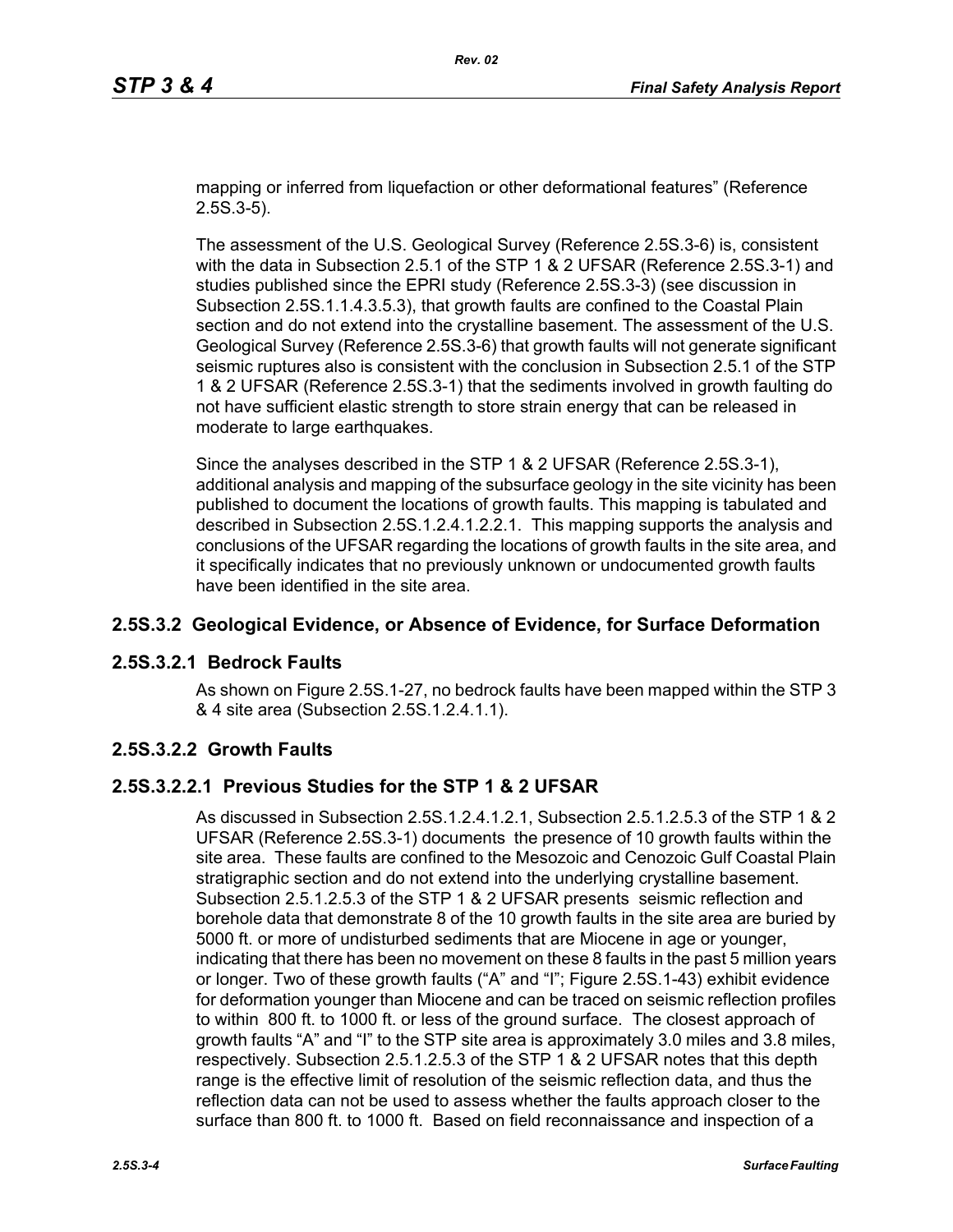shallow excavation along the western margin of the main cooling water reservoir, Subsection 2.5.1.2.5.3 of the STP 1 & 2 USFAR (Reference 2.5S.3-1) contains conclusions that there is no discrete displacement of the land surface, or of continuous stratigraphic contacts in the shallow subsurface, above the up-dip projections of growth faults "A" and "I."

### **2.5S.3.2.2.2 Current Investigations**

Subsection 2.5S.1.2.4.1.2.2 contains discussions of the compiled mapping and subsurface data that document the location and geometry of growth faults in the site area. These data support the mapping of growth faults in the site area documented in Subsection 2.5.1.2.5.3 of the STP 1 & 2 UFSAR (Reference 2.5S.3-1), and do not indicate the presence of any additional growth faults not recognized during the UFSAR investigations for STP 1 & 2. Specifically, there are no previously published data or new data that indicate the presence of growth faults whose surface projection approaches within the site.

New air photo analysis and aerial and field reconnaissance were performed for this COL investigation to assess the surface expression or lack of surface expression of growth faults "A" and "I," as well as other growth faults in the site area. This analysis is described in detail in Subsection 2.5S.1.2.4.1.2.2.2, and the main observations are summarized as follows:

- **EXECT** Lineaments identified on aerial photographs, similar to lineaments discussed in Subsection 2.5.1.2.5.5 of the STP 1 & 2 UFSAR (Reference 2.5S.3-1), are locally associated with subtle down-to-the-south slope breaks, vegetation lineaments, and linear drainages. Lineaments identified along growth fault "I" are more pronounced and obvious than other lineaments mapped in the site area.
- Subtle south-facing topographic breaks along growth fault "I," initially identified from interpretation of aerial photography, were discernable in aerial reconnaissance. No slope breaks or other geomorphic features potentially indicative of deformation of the surface of the Beaumont Formation were observed in association with other lineaments in the site area during aerial or field reconnaissance, consistent with conclusions of the Subsection 2.5.1.2.5.5 of the STP 1 & 2 UFSAR (Reference 2.5S.3-1).
- Three topographic profiles that were surveyed using a total-station instrument document local down-to-the-south relief of the land surface across growth fault "I" at distances of approximately 4.8 miles and greater from the site area. The deflection of the land surface is characterized as a variable south-facing monoclinal flexure, exhibiting about 1.5 ft. to 6 ft. of total relief over horizontal distances ranging from about 180 ft. to 500 ft. The monoclinal flexures represent a localized increase of about 0.3° to 0.8° in the southward gradient of the land surface above the buried tip of growth fault "I."
- A north-south topographic profile measured along the western margin of the main cooling water reservoir shows substantial short-wavelength topographic relief due to non-tectonic natural and cultural modifications of the land surface, but no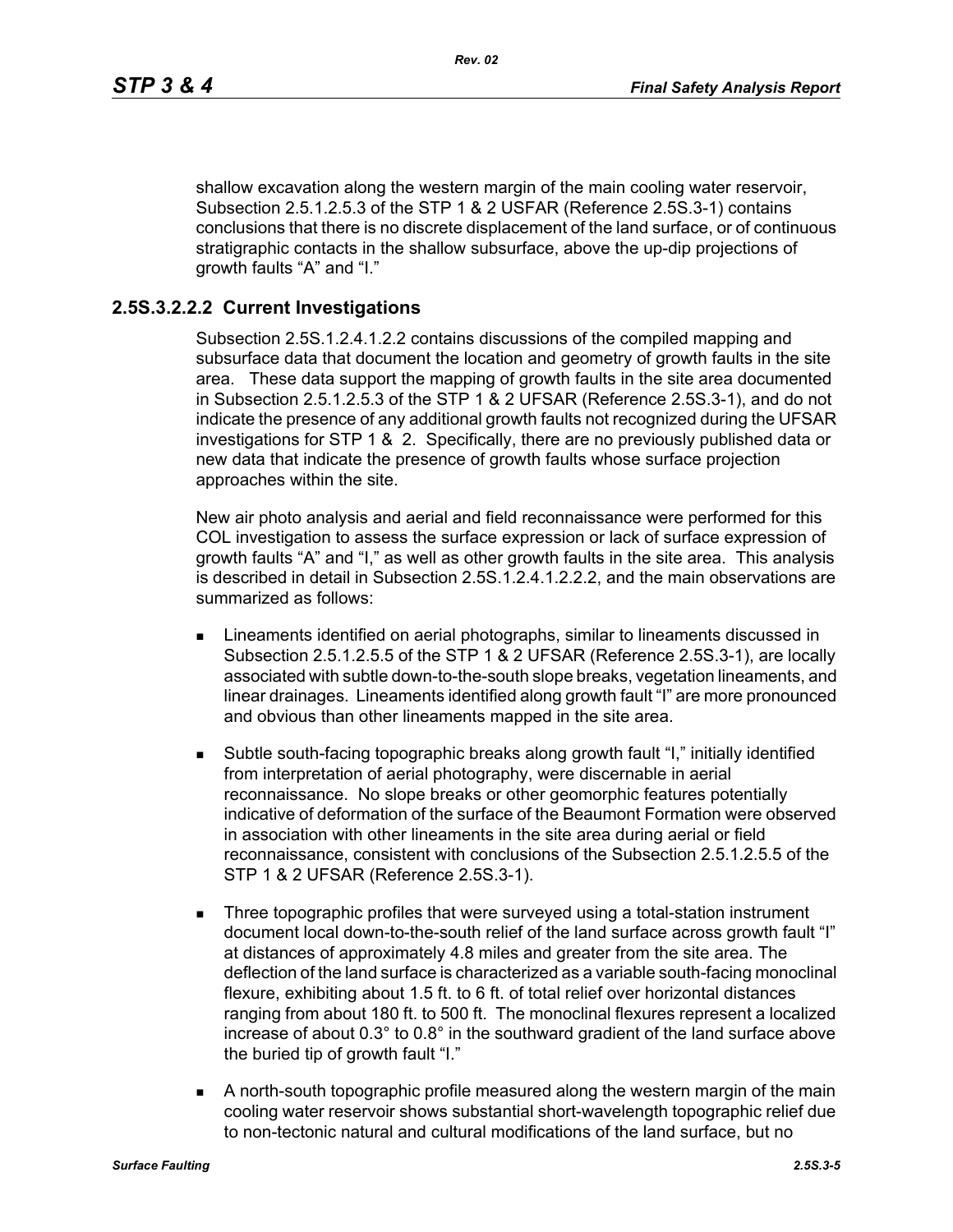consistent and well-expressed south-down tilting across the surface projection of growth fault "I." Although the short-wavelength relief makes it difficult to confidently identify and correlate uneroded remnants of the upper surface of the Beaumont Formation adjacent to the cooling water reservoir, we conclude that there is no south-facing monoclinal tilting that can be unequivocally determined within the resolution of the survey. This conclusion is consistent with shallow trench observations discussed in Subsection 2.5.1.2.5.6 of the STP 1 & 2 UFSAR (Reference 2.5S.3-1) that document no deformation of continuous, stratified bedding in the Beaumont Formation above the updip projection of growth fault "I" along the western margin of the cooling water reservoir.

 An east-west cross section (C-C'; Figure 2.5S.1-47) of interpreted and correlated borehole data along the southern margin of the main cooling water reservoir documents lateral variation and interfingering of sand and clay textural facies of the late Pleistocene Beaumont Formation in the vicinity of the updip projection of the growth fault "I," but no positive evidence for systematic displacement or offset of stratigraphic contacts. Given the extremely low relief across the slope breaks that we tentatively associate with growth fault "I" to the west (i.e., about 1.5 ft. to 5 ft.), it is possible that comparable displacements at depth would not be discernable within the resolution of cross section C-C'.

The geomorphic relations described above are interpreted as variable south-down deformation of the upper surface of the Beaumont Formation above the buried tip of growth fault "I." The deformation is characterized by very low-amplitude homoclinal flexure of the land surface, suggesting that the deformation is related to local faultpropagation folding above the buried tip of growth fault "I." The closest documented geomorphic expression of potential surface tilting, due to movement on growth fault "I" to the site area is located at a distance of about 4.8 miles. Survey data along the western margin of the cooling reservoir at a distance of about 3.2 miles from the site reveal no obvious monoclinal tilting of the surface of the Beaumont Formation, consistent with shallow excavation exposures of undeformed stratigraphy in the Beaumont Formation discussed in Subsection 2.5.1.2.6.6 of the STP 1 & 2 UFSAR (Reference 2.5S.3-1).

Although there is *prima facie* evidence for late Quaternary movement on local reaches of growth fault "I" within the site area, the closest approach of growth fault "I" to the site is 3.8 miles, and thus there is no potential for permanent ground deformation from activity on this structure within the site.

#### **2.5S.3.3 Correlation of Earthquakes with Capable Tectonic Sources**

There is no seismicity within the site vicinity of STP 3 & 4 (Figure 2.5S.2-8), and as such there is no spatial correlation of earthquake epicenters with known or postulated faults, other tectonic features, or other geomorphic features.

As part of this COL application, the EPRI earthquake catalog was updated to incorporate southern United States and Gulf of Mexico earthquakes that occurred between 1984 and 2006. The updated earthquake catalog contains no earthquakes with body wave magnitude  $(m_b) \geq 3.0$  within the site vicinity. No reported historical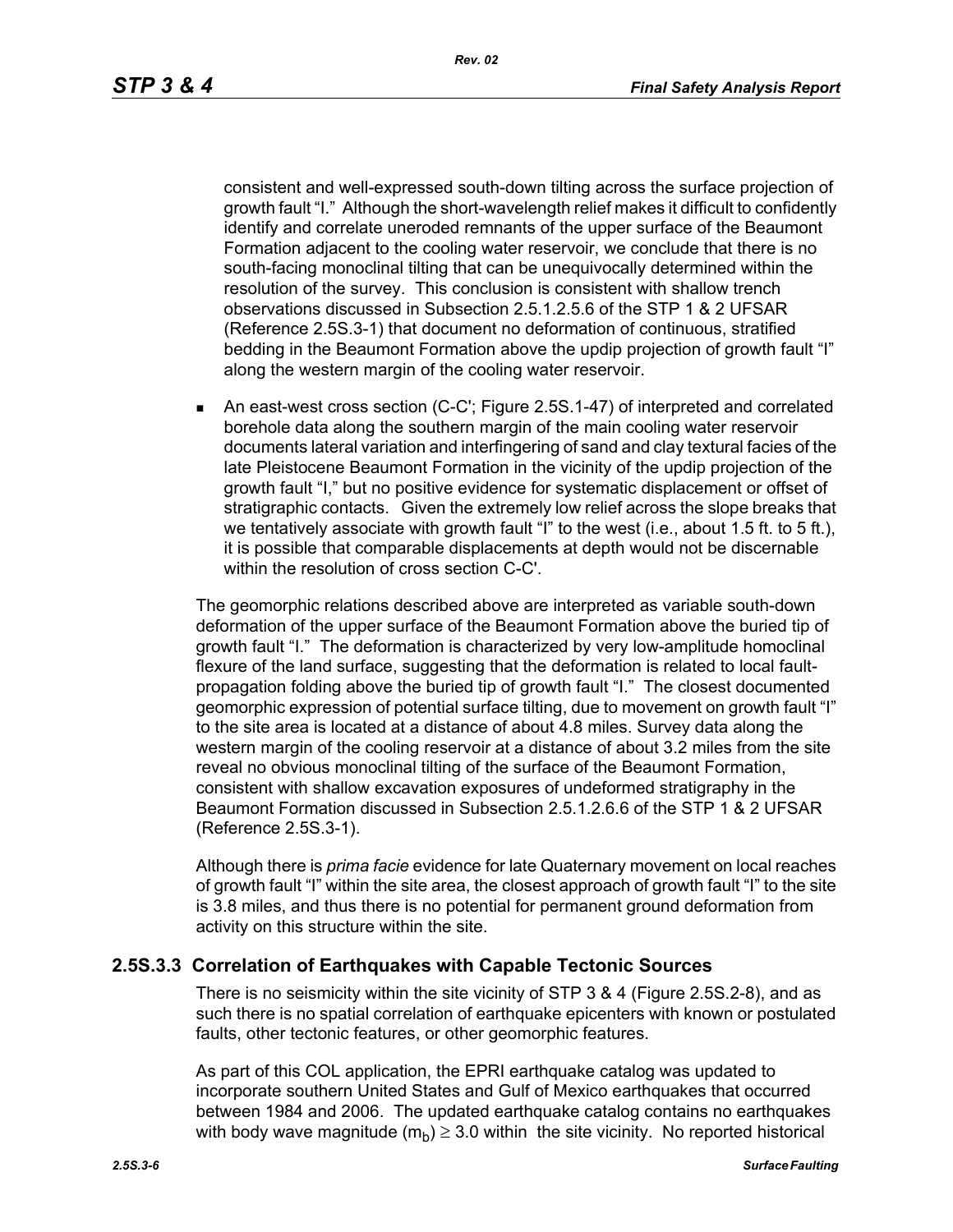earthquake epicenters have been associated with buried bedrock faults or growth faults within the site vicinity (Figure 2.5S.1-42).

Subsection 2.5.2.1 of the STP 1 & 2 UFSAR (Reference 2.5S.3-1) discussed reports of microearthquake activity associated with growth faults in Brazoria County, Texas, and Percperdue, Vermillion Parish, Louisiana, but noted that no events with magnitudes larger than 1.5 have been reported.

The February 10, 2006 Emb 5.5 earthquake in the Gulf of Mexico (discussed in Subsection 2.5S.2.3) has been proposed by M. Nettles (Reference 2.5S.2-7) to be related to gravity sliding on a low-angle normal fault at the edge of the continental shelf; however, no other events within the updated catalog have been attributed to such mechanisms.

### **2.5S.3.4 Ages of Most Recent Deformation**

### **2.5S.3.4.1 Conclusions of the STP 1 & 2 UFSAR**

As summarized in Subsection 2.5.S.1, the most recent bedrock deformation in the site region occurred during the Mesozoic and is related to rifting that led to development of the Gulf of Mexico basin. As the Gulf of Mexico opened, basement crust beneath the STP 3 & 4 site subsided and became part of a passive continental margin. The passive margin crust was progressively buried by Mesozoic and Cenozoic marine deposits of the Gulf of Mexico, and it presently is at a depth of about 6.6 miles beneath the STP site. There is no documented evidence of faulting in the basement younger than Mesozoic in age beneath the STP site.

Subsection 2.5.1.2.5 of the STP 1 & 2 UFSAR (Reference 2.5S.3-1) identified 10 growth faults in the subsurface of the STP 1 & 2 site area. The UFSAR presented evidence that:

- **Eight of the 10 growth faults are overlain by undeformed deposits of Miocene age** or older. Based on these relations, the UFSAR concluded that these eight growth faults have not been active since Miocene time.
- Two of the 10 growth faults (growth faults "A" and "I") deform sediments of Miocene-Pliocene age, and possibly younger. Based on field reconnaissance and examination of shallow exposures, Subsection 2.5.1.2.5.6 of the STP 1 & 2 UFSAR concluded that there was no discrete displacement of the land surface, or bedding in the shallow subsurface, at the updip projections of growth faults "A" and "I" in the site area. Given that the Beaumont Formation deposits that directly underlie the land surface in the site area are about 100,000 years old (Reference 2.5S.3-2), these relationships imply that there has been no discrete surface faulting in the past approximately 100,000 years.

#### **2.5S.3.4.2 Results of Current Investigations**

Based on interpretation of aerial photography, aerial reconnaissance, field reconnaissance, and topographic surveys, there is *prima facie* evidence for localized, low relief tilting of the upper surface of the Beaumont Formation above growth fault "I"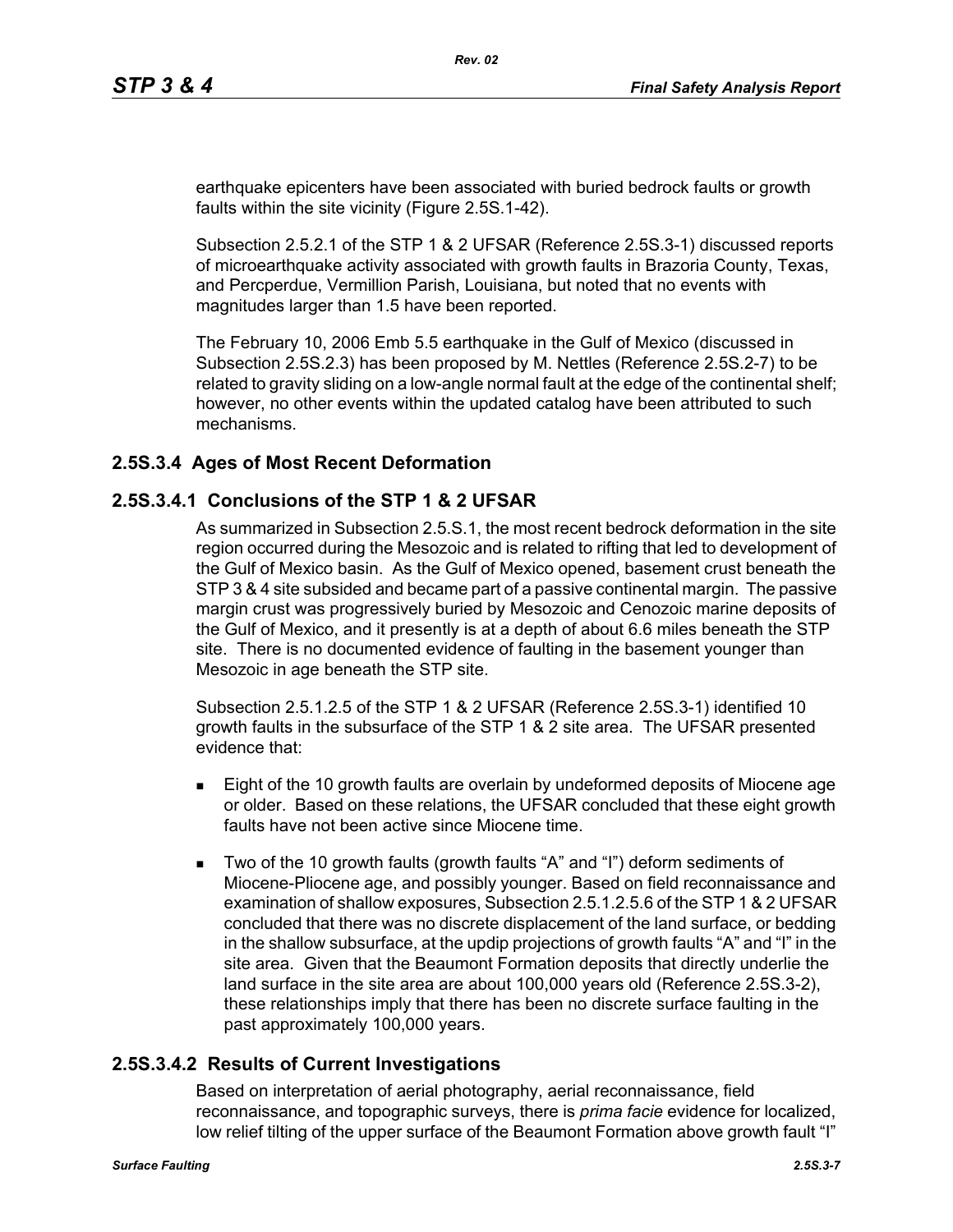at a distance of 4.8 miles from the site. The deformation is characterized by southdown monoclinal flexure of the land surface, and is distributed across a horizontal distance that ranges from 180 ft. to 500 ft. at the sites evaluated for this COL application. Survey and field data acquired within the site area clearly document the absence of discrete surface rupture above growth fault "I." Topographic profiles surveyed at intervals over a distance of several miles document significant variability in the magnitude and width of the zone of tilting, suggesting that activity is not uniform along strike. Surface deformation above growth fault "I" does not occur within the STP site. Based on a review of available published geologic literature, field and aerial reconnaissance, and interpretation of aerial photography, no other growth faults within the 5-mile site area exhibit evidence of Quaternary activity.

#### **2.5S.3.5 Relationship of Tectonic Structures in the Site Area to Regional Tectonic Sources**

There are no tectonic bedrock faults within the STP site area. Growth faults, which are confined to the Gulf Coastal Plain stratigraphic section and do not involve the basement, have been mapped in the site area and are associated with the Frio fault zone, which has been mapped for a minimum of 500 mi along trend in the Gulf Coastal Plain (see discussion in Subsection 2.5S.1.1.4.3.4.2). Although the Frio zone of growth faults is regionally extensive, it is designated a "Class B" feature by the U.S. Geological Survey (References 2.5S.3-5 and 2.5S.3-6) because it is unclear that growth faults are capable of producing significant seismic rupture and associated strong vibratory ground motion (see discussion in Subsection 2.5S.3.1.1.2). Subsection 2.5.2.4 of the STP 1 & 2 UFSAR (Reference 2.5S.3-1) concluded that growth faults are not capable of storing significant elastic strain energy to produce moderate to large earthquakes. Consequently, we conclude there is no correlation of geologic structures in the site area to regional, capable tectonic sources.

#### **2.5S.3.6 Characterization of Capable Tectonic Sources**

Based on data presented in Subsection 2.5S.1 and previous discussions in Subsection 2.5S.3.4, there are no capable tectonic sources within the STP site area.

#### **2.5S.3.7 Designation of Zones of Quaternary Deformation in the Site Region**

There are no zones of Quaternary deformation associated with tectonic faults requiring detailed investigation within the site area. A review and interpretation of aerial photography and available geotechnical boring logs, coupled with aerial and field reconnaissance, identified possible Quaternary deformation associated with growth fault "I" in the site area. However, the closest approach of the surface projection of growth fault "I" to the STP 3 & 4 site is 3.8 miles. Thus no further investigations were conducted to better characterize growth fault "I."

#### **2.5S.3.8 Potential for Surface Tectonic Deformation at the Site**

#### **2.5S.3.8.1 Potential for Surface Tectonic Deformation at the Site**

The potential for tectonic deformation at the site is negligible. There are no capable tectonic faults within the site vicinity.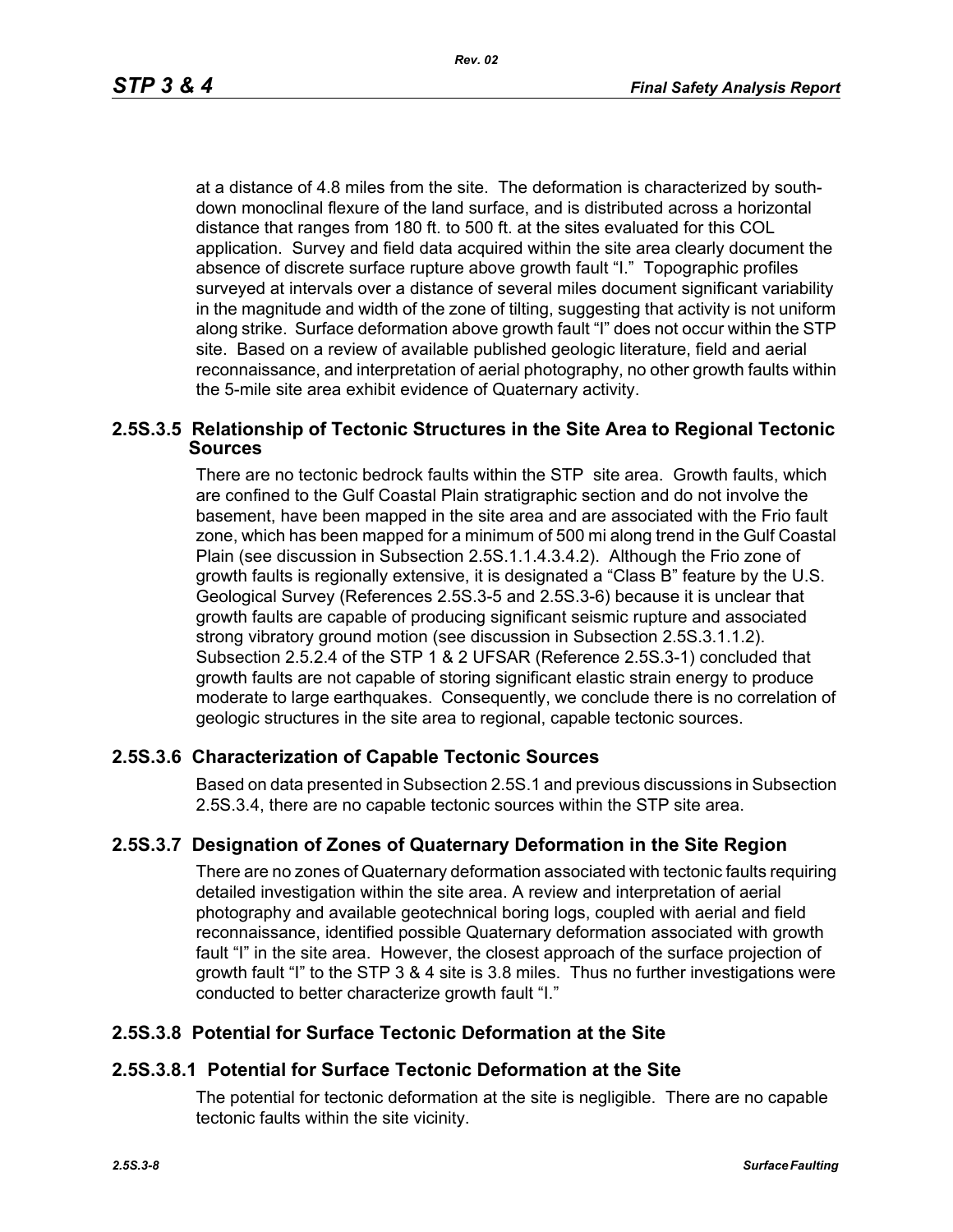# **2.5S.3.8.2 Potential for Non-Tectonic Deformation**

The potential for non-tectonic deformation at the site is negligible. Soils within the site area are not susceptible to karst-type dissolution collapse or to subsidence due to fluid withdrawal.

There are non-tectonic growth faults within the site area that have deformed sediments younger than late Miocene, and growth fault "I" locally exhibits evidence for Quaternary activity in the form of monoclinal tilting of the surface of the late Pleistocene Beaumont Formation. The potential for surface deformation associated with growth fault activity is discussed in the following section.

# **2.5S.3.8.2.1 Growth Faults**

The potential for non-tectonic deformation at the STP site from movement on growth faults is negligible. As summarized in Subsection 2.5S.1.2.4.1.2.1, previous detailed studies of growth faults in Subsection 2.5.1.2.5.6 of the STP 1 & 2 UFSAR (Reference 2.5S.3-1) documented the absence of growth faults that project to the surface within the STP site. The UFSAR identified only two growth faults within the site area that deform sediments younger than late Miocene. Of these two structures, only growth fault "I" exhibits *prima facie* evidence for Quaternary activity, and the closest approach of the surface projection of growth fault "I" to the STP site is about 3.8 miles. Future activity on growth fault "I," if any, will not impact the STP 3 & 4 site.

## **2.5S.3.8.2.2 Other Potential Sources of Non-Tectonic De-formation**

There is no evidence of non-tectonic deformation at the STP 3 & 4 site in the form of glacially-induced faulting, collapse structures, salt migration, or volcanic intrusion:

- All documented faulting within the site vicinity is attributed by researchers to movement on growth faults, the activity of which is related to sediment compaction, dewatering, and flow of salt in the subsurface.
- **There are no documented examples of glacially-induced faulting in the site region.**

Subsection 2.5.1.1.6.6.7.1 of the STP 1 & 2 UFSAR (Reference 2.5S.3-1) concluded that there were no deposits of limestone or other carbonate rocks at shallow depth within the STP site area that pose potential collapse and surface subsidence hazards. There are no new data since of the studies documented in the STP 1 & 2 UFSAR (Reference 2.5S.3-1) that contradict these conclusions.

No piercement-type salt domes are located within the site area. As noted in Subsection 2.5.1.1.6.6.7 of the STP 1 & 2 UFSAR (Reference 2.5S.3-1), the closest salt dome to the STP site is Big Hill Salt Dome, located 10 miles from the site. No data collected since of the studies documented in the STP 1 & 2 UFSAR (Reference 2.5S.3- 1) indicate the presence of any previously unknown salt domes within 10 miles of the STP site (Reference 2.5S.3-8).

The Texas Gulf Coast is part of a stable intraplate region, and there are no volcanic rocks of any age mapped within the site vicinity. Based on a review of geologic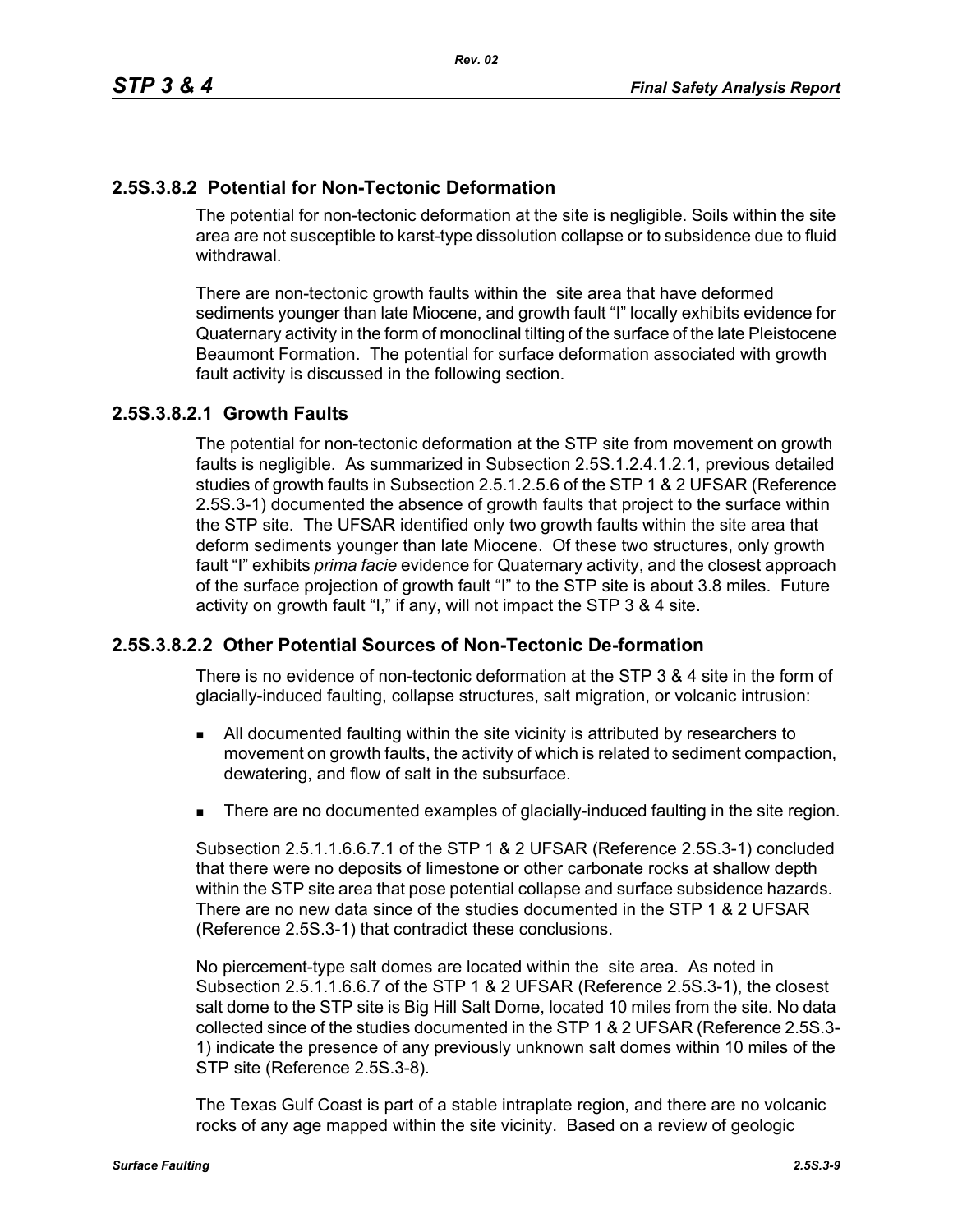literature, there is no documented intrusive or extrusive volcanic activity of Tertiary age within the site region. The youngest documented magmatic activity in the site region is Mesozoic in age and is spatially associated with the Balcones fault zone (Reference 2.5S.3-9) at a distance of about 138 miles from STP 3 & 4.

There are no mining activities within the site area that may produce man-induced surface collapse.

As discussed extensively in Subsection 2.5.1.1.6.6.7.2 of the STP 1 & 2 UFSAR (Reference 2.5S.3-1), the STP site is considered a non-productive future source of oil and gas because of unfavorable structural and stratigraphic conditions extending to a minimum depth of 10,000 ft.

As discussed in Subsection 2.5S.1.2.6.5, subsidence as a result of dewatering of the shallow aquifer(s) and/or removal of potential petroleum resources from beneath the STP 3 & 4 site is not anticipated to be significant. The maximum anticipated subsidence at STP due to construction dewatering is between 0.04 and 0.05 ft. Because there are other considerations, such as infiltration by stormwater, which will replace some of the water in the aquifer, it is unlikely that subsidence will reach this level. There are no new data contradicting the conclusion of the STP 1 & 2 UFSAR (Reference 2.5S.3-1) that subsidence of the land surface from hydrocarbon extraction will not occur at the STP 3 & 4 site.

#### **2.5S.3.9 References**

- 2.5S.3-1 "STPEGS Updated Final Safety Analysis Report, Units 1 and 2," Revision 13, April 2006.
- 2.5S.3-2 "Signatures of Climate vs. Sea-Level Change within Incised Valley-Fill Successions: Quaternary Examples from the Texas Gulf Coast," Sedimentary Geology, v. 190, p. 177-211, Blum, M.D., and Aslan, A., 2006.
- 2.5S.3-3 "Seismic Hazard Methodology for the Central and Eastern United States, Tectonic Interpretations," v. 5 through 10, Electric Power Research Institute (EPRI), 1986.
- 2.5S.3-4 "Data For Quaternary Faults, Liquefaction Features, and Possible Tectonic Features in The Central And Eastern United States, East of the Rocky Mountain Front," United States Geological Survey Open-File Report 00- 260, Crone, A.J., and Wheeler, R.L., 2000.
- 2.5S.3-5 "Known or Suggested Quaternary Tectonic Faulting, Central and Eastern United States-New and Updated Assessments for 2005," U.S. Geological Survey Open-File Report 2005-1336, Wheeler, R.L., 2005.
- 2.5S.3-6 "Fault Number 924, Gulf-Margin Normal Faults, Texas," Quaternary fault and fold database of the United States, U.S. Geological Survey, Wheeler, R.L., compiler, 1999. Available at http://earthquakes.usgs.gov/regional/qfaults, accessed May 16, 2007.